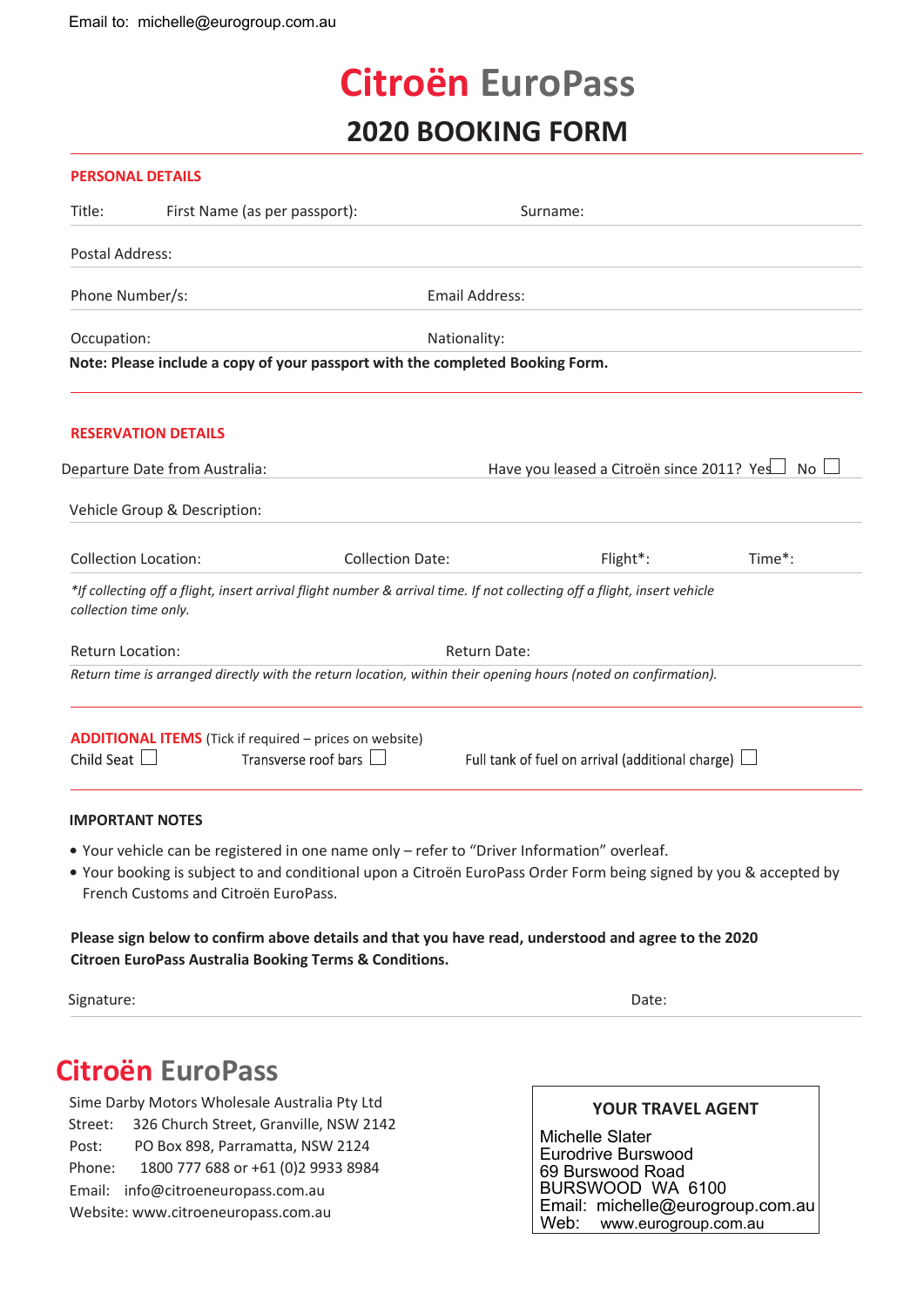# **CITROËN EUROPASS AUSTRALIA BOOKING TERMS & CONDITIONS – 2020**

# **A. Clarification**

Citroën EuroPass is a division of Sime Darby Motors Wholesale Australia Pty Ltd - ACN 116 052 754. Citroën Euro Pass is the official name of the Citroën tax-free car leasing programme ("Programme") in Europe belonging to and operated by "Sodexa", a division of Automobiles Peugeot. Citroën EuroPass is authorised to market for Sodexa its Programme and to obtain orders on its behalf. You will therefore be contracting directly with Sodexa once your booking is accepted as outlined below.

The Citroën EuroPass Programme is a tax-free sale with guaranteed buy back. Forming part of the Citroen EuroPass Order Form, is the requirement to provide current credit card details. These will act as a guarantee that you will return your vehicle as agreed and cover any charges for the non-return of any items (i.e. registration document, keys etc), any changes to your return location (if outside of France) and any other legitimate charges (i.e. parking fines, abandonment fee if vehicle not returned to a Citroën location etc).

# **B. Bookings Subject to Acceptance**

To make a booking you shall be required to provide Citroën EuroPass with the information required on the Booking Form as well as complete/sign a Citroën Euro Pass Order Form based on their General Terms and Conditions of Sale, which we will submit to them for acceptance. Until the Citroën EuroPass Order Form is received and accepted, by Citroën Euro Pass and French Customs, your booking is not guaranteed.

# **C. Eligibility**

In order to be eligible for tax-free status and thereby for a Citroën EuroPass contract, for a maximum of 175 days with Temporary Transit (TT) plates, you must comply with the following conditions:

- 1. If a tourist, regardless of your nationality,
	- -have your normal residence outside the European Union (EU),
	- -will visit the EU for less than 185 days in a 12 month period,
	- -will not undertake any form of employment during your stay
- 2. European citizens residing outside the EU (copy of Australian residency visa required with Booking Form) who fi t the conditions and who can provide proof (i.e. letter from employer) of their intention to return to their employment (outside the EU) at the end of their stay.
- 3. People on temporary assignment in the EU, such as professors, journalists and full-time students – under certain conditions. Contact Citroën EuroPass for further details.

# **D. What You Will Get**

A brand new tax-free Citroën or DS vehicle, unlimited kilometres, comprehensive insurance\* for vehicle damage, theft and third party liability (including cover for glass, "wrong fuel" and punctures) with no excess, 24/7 Assistance call centre (charges apply), anti-theft device on all models, emergency triangle & reflective jacket, full factory warranty and no additional driver fees (conditions apply).

\*Your personal belongings are not covered by the insurance.

## **E. Minimum/Maximum Period**

The minimum period for a guaranteed buy-back under the Programme is 21 days\*, the maximum period for the Programme is 175 days\*.

\*Short-term lease prices may be available for less than 21 days. Maximum period is 90 days if collection and return is in Portugal, plus Portuguese customs state that you cannot spend more than 90 days in a tax-free car in Portugal. Note: days are calculated on calendar days, not 24 hour periods.

# **F. Booking/Payment/Order Form Deadlines**

All booking requests are subject to availability. A Booking Form must be completed at the time of requesting your vehicle, agreeing to these Booking Terms & Conditions. Full payment (unless required earlier) and the (original) completed/signed Citroën Euro Pass Order Form, referred to in Paragraph B above, should be received by our office at least 6 weeks prior to your departure from Australia to ensure your vehicle can be registered, insured and delivered on time. Urgent booking requests, within 28 days of collection, must be accompanied with a \$1500 deposit. If a vehicle is confirmed, the balance of payment and Citroën Euro Pass Order Form must be completed/signed and received by Citroën EuroPass on the day of confirmation.

# **G. Power of Attorney**

If the holder of the Citroën EuroPass Order Form (the "Contract Holder") cannot collect the vehicle his/her Partner may do so on his/her behalf by producing an original Power of Attorney duly drawn up and signed in the Partner's favour by the Contract Holder. The partner must also qualify in the same "category" as the Contract Holder under the Programme (refer "Eligibility").

## **H. Vehicle**

Please choose your vehicle carefully as you are unable to 'upgrade' or 'downgrade' on collection. All vehicles have manual transmission unless noted otherwise in the description. Note: all vehicles are left-hand drive, even if collected from London.

# **I. Driver Information**

The minimum driver age is 18 years (no maximum driver age) and you must hold a valid driving licence recognised in the EU. If you hold a full Australian drivers licence, an International Drivers Permit (in conjunction with your Australian licence) is highly recommended (compulsory in some countries).

The vehicle may be driven only by the Contract Holder or his/her Partner (i.e. spouse or legal co-habitant), direct descendants or ascendants, if they qualify for the Programme (refer "Eligibility") and hold valid driving licences (as noted previously).

Direct ascendants/descendants may only drive the vehicle locally and cannot drive across country borders without the Contract Holder. The spouse/legal cohabitant can cross country borders, even if the Contract Holder is not in the vehicle.

Other drivers (not descendants/ascendants/spouse/legal co-habitant) can only drive the vehicle if they meet the same eligibility conditions as the Contract Holder and the Contract Holder is inside the vehicle and unable to drive due to an emergency or exceptional circumstances.

The vehicle may not be used in any way to generate any income, profit or gain. Note: it is the Contract Holder's responsibility to ensure they are aware of the driving requirements through each European country.

# **J. Deliveries/Returns**

Deliveries and returns at Citroën Euro Pass locations in France are free of charge. Deliveries and/or returns outside of France are at an additional charge and must be pre-paid. Prepaid fees are non-refundable if you change your plans and return your vehicle inside France. Conversely, if your plans change and you return your vehicle outside of France, a fee will apply and must be arranged with, and paid directly to, Citroën Euro Pass in Paris.

# **K. Vehicle Collection**

Please phone or email the collection location 4 working days in advance, if you have not provided flight details, to confirm your collection time. If you are running late, you must call the location. On collection you must show your passport, driver's licence/s and copy of the Citroën EuroPass Order Form. Registration and insurance documents are provided on collection. All vehicles are delivered with 10-15 litres of fuel – meaning you need not top-up the fuel tank on return.

# **L. Servicing Requirements**

Most Citroën/DS vehicles require their first service at either 15,000kms or 20,000kms – at driver's expense. Refer servicing card delivered with vehicle for more information. Scheduled servicing must be done at Citroën service stations.

#### **M. Accessories / Tyres**

Child seats (compulsory for children under 10 years in France), are at an additional charge (to be pre-paid) and must be requested at the time of booking. All vehicles are fitted with standard tyres only. To meet the legal requirements of some countries over the winter months (Nov-Mar) you may need a vehicle with special tyres and/or snow chains. Contact Citroën EuroPass for more information.

# **N. Vehicle Insurance / Assistance**

You have comprehensive Insurance and 24 hour Assistance if you drive in any of the following countries: Austria, Belgium, Bosnia-Herzegovina, Bulgaria, Corsica, Croatia, Cyprus (Greek part), Czech Republic, Denmark, Estonia, Finland, France (Mainland), Germany, Gibraltar, Greece (excludes Islands), Hungary, Iceland, Ireland, Italy, Latvia, Lithuania, Luxembourg, Macedonia, Malta, Montenegro,